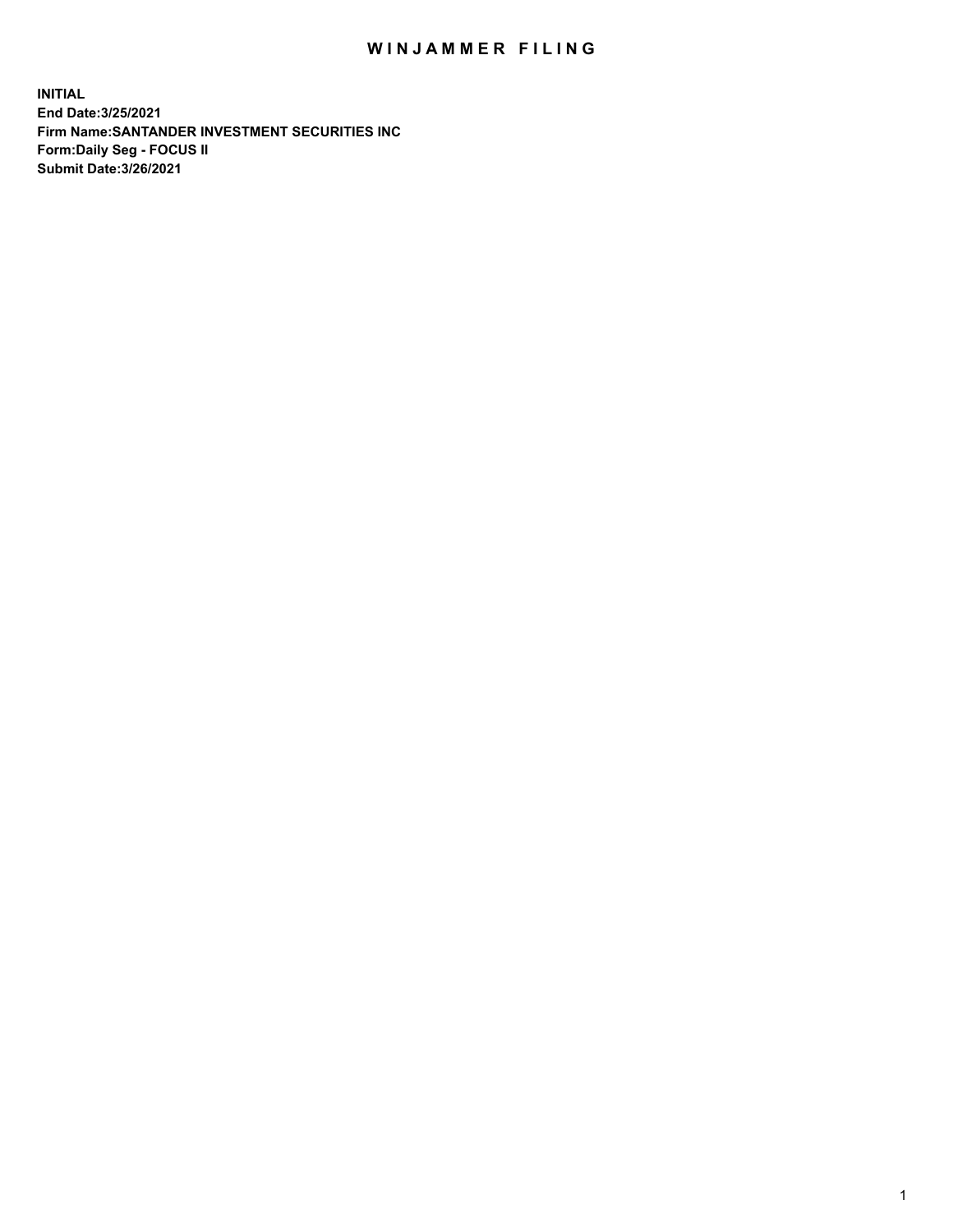**INITIAL End Date:3/25/2021 Firm Name:SANTANDER INVESTMENT SECURITIES INC Form:Daily Seg - FOCUS II Submit Date:3/26/2021 Daily Segregation - Cover Page**

| 0.91                                                                                                                                                                                                                                                                                                                           |                                                                                                          |
|--------------------------------------------------------------------------------------------------------------------------------------------------------------------------------------------------------------------------------------------------------------------------------------------------------------------------------|----------------------------------------------------------------------------------------------------------|
| Name of Company                                                                                                                                                                                                                                                                                                                | <b>SANTANDER INVESTMENT</b><br><b>SECURITIES INC</b>                                                     |
| <b>Contact Name</b>                                                                                                                                                                                                                                                                                                            | <b>Felix Munoz</b>                                                                                       |
| <b>Contact Phone Number</b>                                                                                                                                                                                                                                                                                                    | (212) 407-4594                                                                                           |
| <b>Contact Email Address</b>                                                                                                                                                                                                                                                                                                   | felix.munoz@santander.us                                                                                 |
| FCM's Customer Segregated Funds Residual Interest Target (choose one):<br>a. Minimum dollar amount: ; or<br>b. Minimum percentage of customer segregated funds required:% ; or<br>c. Dollar amount range between: and; or<br>d. Percentage range of customer segregated funds required between: % and %.                       | 70,000,000<br>$\underline{\mathbf{0}}$<br>0 <sub>0</sub><br>0 <sub>0</sub>                               |
| FCM's Customer Secured Amount Funds Residual Interest Target (choose one):<br>a. Minimum dollar amount: ; or<br>b. Minimum percentage of customer secured funds required:%; or<br>c. Dollar amount range between: and; or<br>d. Percentage range of customer secured funds required between:% and%.                            | $\frac{0}{0}$<br>0 <sub>0</sub><br>0 <sub>0</sub>                                                        |
| FCM's Cleared Swaps Customer Collateral Residual Interest Target (choose one):<br>a. Minimum dollar amount: ; or<br>b. Minimum percentage of cleared swaps customer collateral required:% ; or<br>c. Dollar amount range between: and; or<br>d. Percentage range of cleared swaps customer collateral required between:% and%. | $\overline{\mathbf{0}}$<br>$\underline{\mathbf{0}}$<br>$\underline{0}$ $\underline{0}$<br>0 <sub>0</sub> |

Attach supporting documents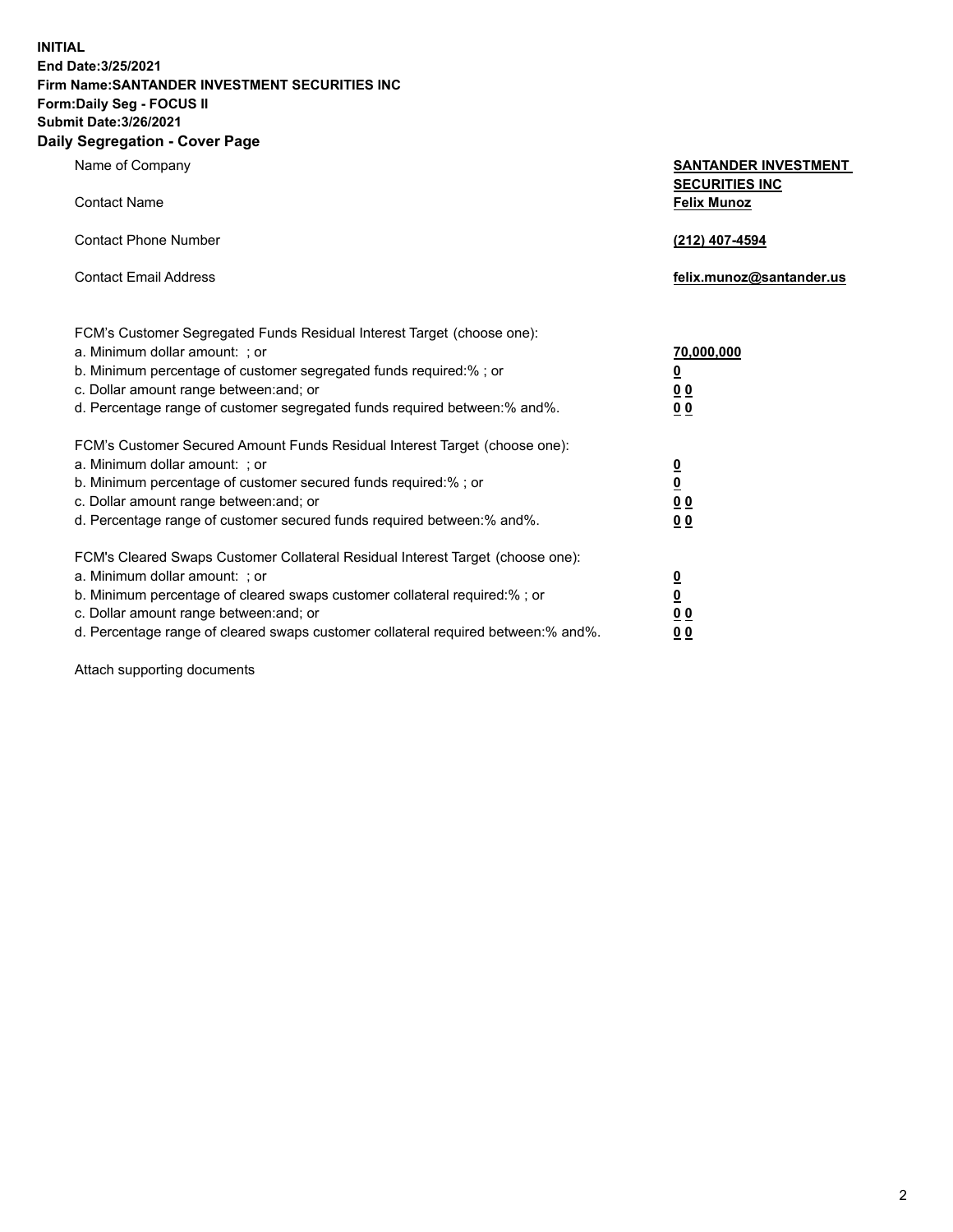**INITIAL End Date:3/25/2021 Firm Name:SANTANDER INVESTMENT SECURITIES INC Form:Daily Seg - FOCUS II Submit Date:3/26/2021 Daily Segregation - Secured Amounts**

|     | Foreign Futures and Foreign Options Secured Amounts                                         |                   |
|-----|---------------------------------------------------------------------------------------------|-------------------|
|     | Amount required to be set aside pursuant to law, rule or regulation of a foreign            | $0$ [7305]        |
|     | government or a rule of a self-regulatory organization authorized thereunder                |                   |
| 1.  | Net ledger balance - Foreign Futures and Foreign Option Trading - All Customers             |                   |
|     | A. Cash                                                                                     | $0$ [7315]        |
|     | B. Securities (at market)                                                                   | $0$ [7317]        |
| 2.  | Net unrealized profit (loss) in open futures contracts traded on a foreign board of trade   | $0$ [7325]        |
| 3.  | Exchange traded options                                                                     |                   |
|     | a. Market value of open option contracts purchased on a foreign board of trade              | $0$ [7335]        |
|     | b. Market value of open contracts granted (sold) on a foreign board of trade                | $0$ [7337]        |
| 4.  | Net equity (deficit) (add lines 1. 2. and 3.)                                               | $0$ [7345]        |
| 5.  | Account liquidating to a deficit and account with a debit balances - gross amount           | $0$ [7351]        |
|     | Less: amount offset by customer owned securities                                            | 0 [7352] 0 [7354] |
| 6.  | Amount required to be set aside as the secured amount - Net Liquidating Equity              | $0$ [7355]        |
|     | Method (add lines 4 and 5)                                                                  |                   |
| 7.  | Greater of amount required to be set aside pursuant to foreign jurisdiction (above) or line | $0$ [7360]        |
|     | 6.                                                                                          |                   |
|     | FUNDS DEPOSITED IN SEPARATE REGULATION 30.7 ACCOUNTS                                        |                   |
| 1.  | Cash in banks                                                                               |                   |
|     | A. Banks located in the United States                                                       | $0$ [7500]        |
|     | B. Other banks qualified under Regulation 30.7                                              | 0 [7520] 0 [7530] |
| 2.  | Securities                                                                                  |                   |
|     | A. In safekeeping with banks located in the United States                                   | $0$ [7540]        |
|     | B. In safekeeping with other banks qualified under Regulation 30.7                          | 0 [7560] 0 [7570] |
| 3.  | Equities with registered futures commission merchants                                       |                   |
|     | A. Cash                                                                                     | $0$ [7580]        |
|     | <b>B.</b> Securities                                                                        | $0$ [7590]        |
|     | C. Unrealized gain (loss) on open futures contracts                                         | $0$ [7600]        |
|     | D. Value of long option contracts                                                           | $0$ [7610]        |
|     | E. Value of short option contracts                                                          | 0 [7615] 0 [7620] |
| 4.  | Amounts held by clearing organizations of foreign boards of trade                           |                   |
|     | A. Cash                                                                                     | $0$ [7640]        |
|     | <b>B.</b> Securities                                                                        | $0$ [7650]        |
|     | C. Amount due to (from) clearing organization - daily variation                             | $0$ [7660]        |
|     | D. Value of long option contracts                                                           | $0$ [7670]        |
|     | E. Value of short option contracts                                                          | 0 [7675] 0 [7680] |
| 5.  | Amounts held by members of foreign boards of trade                                          |                   |
|     | A. Cash                                                                                     | $0$ [7700]        |
|     | <b>B.</b> Securities                                                                        | $0$ [7710]        |
|     | C. Unrealized gain (loss) on open futures contracts                                         | $0$ [7720]        |
|     | D. Value of long option contracts                                                           | $0$ [7730]        |
|     | E. Value of short option contracts                                                          | 0 [7735] 0 [7740] |
| 6.  | Amounts with other depositories designated by a foreign board of trade                      | $0$ [7760]        |
| 7.  | Segregated funds on hand                                                                    | $0$ [7765]        |
| 8.  | Total funds in separate section 30.7 accounts                                               | $0$ [7770]        |
| 9.  | Excess (deficiency) Set Aside for Secured Amount (subtract line 7 Secured Statement         | 0 [7380]          |
|     | Page 1 from Line 8)                                                                         |                   |
| 10. | Management Target Amount for Excess funds in separate section 30.7 accounts                 | $0$ [7780]        |
| 11. | Excess (deficiency) funds in separate 30.7 accounts over (under) Management Target          | $0$ [7785]        |
|     |                                                                                             |                   |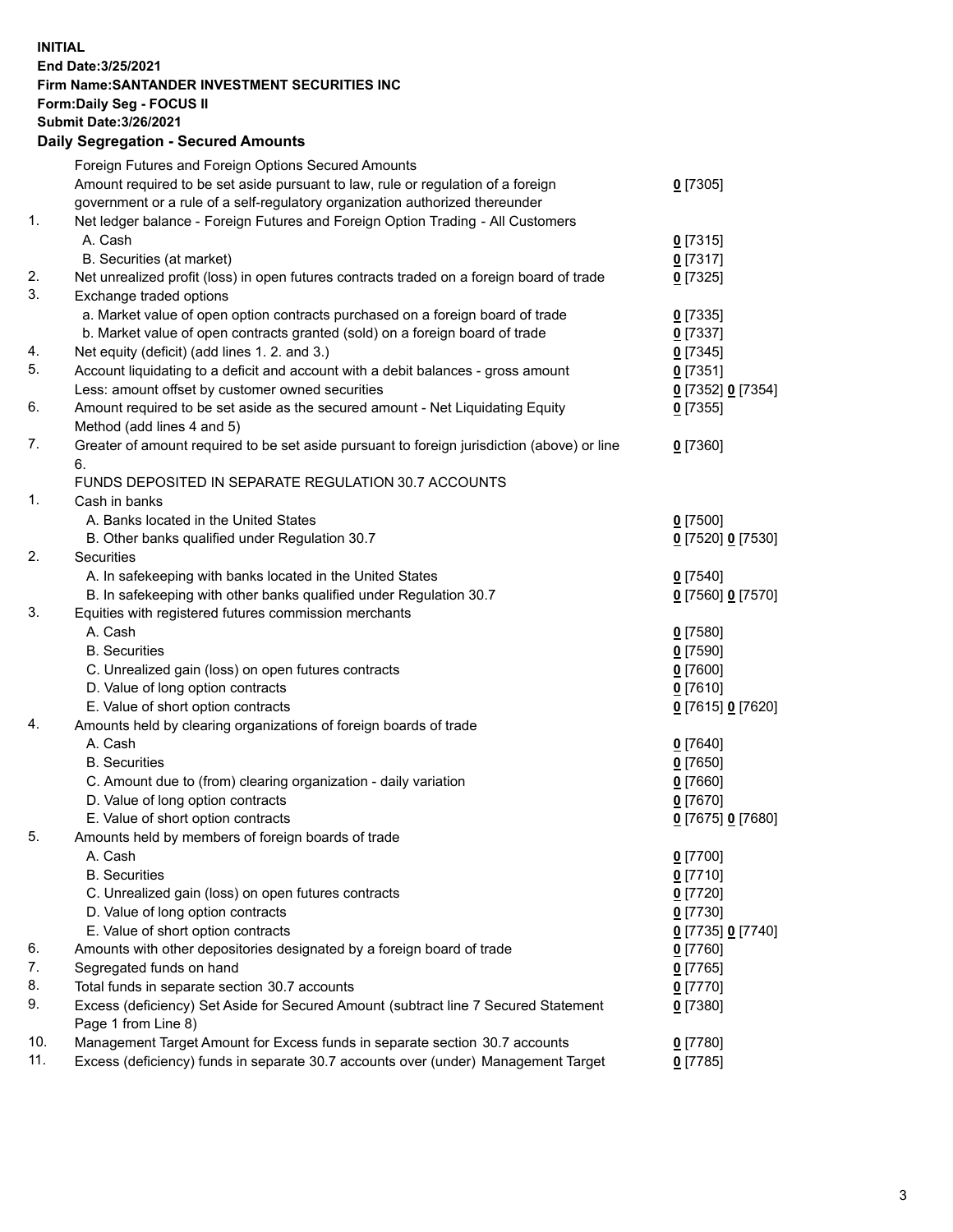| <b>INITIAL</b> |                                                                                     |                                         |
|----------------|-------------------------------------------------------------------------------------|-----------------------------------------|
|                | End Date: 3/25/2021                                                                 |                                         |
|                | Firm Name: SANTANDER INVESTMENT SECURITIES INC                                      |                                         |
|                | <b>Form:Daily Seg - FOCUS II</b>                                                    |                                         |
|                | <b>Submit Date: 3/26/2021</b>                                                       |                                         |
|                | Daily Segregation - Segregation Statement                                           |                                         |
|                | SEGREGATION REQUIREMENTS(Section 4d(2) of the CEAct)                                |                                         |
| 1.             | Net ledger balance                                                                  |                                         |
|                | A. Cash                                                                             | 2,066,020,977 [7010]                    |
|                | B. Securities (at market)                                                           | $0$ [7020]                              |
| 2.             | Net unrealized profit (loss) in open futures contracts traded on a contract market  | -190,788,040 [7030]                     |
| 3.             | Exchange traded options                                                             |                                         |
|                | A. Add market value of open option contracts purchased on a contract market         | 43,875,959 [7032]                       |
|                | B. Deduct market value of open option contracts granted (sold) on a contract market | -21,637,495 [7033]                      |
| 4.             | Net equity (deficit) (add lines 1, 2 and 3)                                         | 1,897,471,401 [7040]                    |
| 5.             | Accounts liquidating to a deficit and accounts with                                 |                                         |
|                | debit balances - gross amount                                                       | $0$ [7045]                              |
|                | Less: amount offset by customer securities                                          | 0 [7047] 0 [7050]                       |
| 6.             | Amount required to be segregated (add lines 4 and 5)                                | 1,897,471,401 [7060]                    |
|                | FUNDS IN SEGREGATED ACCOUNTS                                                        |                                         |
| 7.             | Deposited in segregated funds bank accounts                                         |                                         |
|                | A. Cash                                                                             | 200,629,216 [7070]                      |
|                | B. Securities representing investments of customers' funds (at market)              | $0$ [7080]                              |
|                | C. Securities held for particular customers or option customers in lieu of cash (at | $0$ [7090]                              |
|                | market)                                                                             |                                         |
| 8.             | Margins on deposit with derivatives clearing organizations of contract markets      |                                         |
|                | A. Cash                                                                             | 1,670,306,687 [7100]                    |
|                | B. Securities representing investments of customers' funds (at market)              | $0$ [7110]                              |
|                | C. Securities held for particular customers or option customers in lieu of cash (at | $0$ [7120]                              |
|                | market)                                                                             |                                         |
| 9.<br>10.      | Net settlement from (to) derivatives clearing organizations of contract markets     | 77,088,500 [7130]                       |
|                | Exchange traded options<br>A. Value of open long option contracts                   |                                         |
|                | B. Value of open short option contracts                                             | 43,875,959 [7132]<br>-21,637,495 [7133] |
| 11.            | Net equities with other FCMs                                                        |                                         |
|                | A. Net liquidating equity                                                           | $0$ [7140]                              |
|                | B. Securities representing investments of customers' funds (at market)              | $0$ [7160]                              |
|                | C. Securities held for particular customers or option customers in lieu of cash (at | $0$ [7170]                              |
|                | market)                                                                             |                                         |
| 12.            | Segregated funds on hand                                                            | $0$ [7150]                              |
| 13.            | Total amount in segregation (add lines 7 through 12)                                | 1,970,262,867 [7180]                    |
| 14.            | Excess (deficiency) funds in segregation (subtract line 6 from line 13)             | 72,791,466 [7190]                       |
| 15.            | Management Target Amount for Excess funds in segregation                            | 70,000,000 [7194]                       |
| 16.            | Excess (deficiency) funds in segregation over (under) Management Target Amount      | 2,791,466 [7198]                        |
|                | <b>Excess</b>                                                                       |                                         |